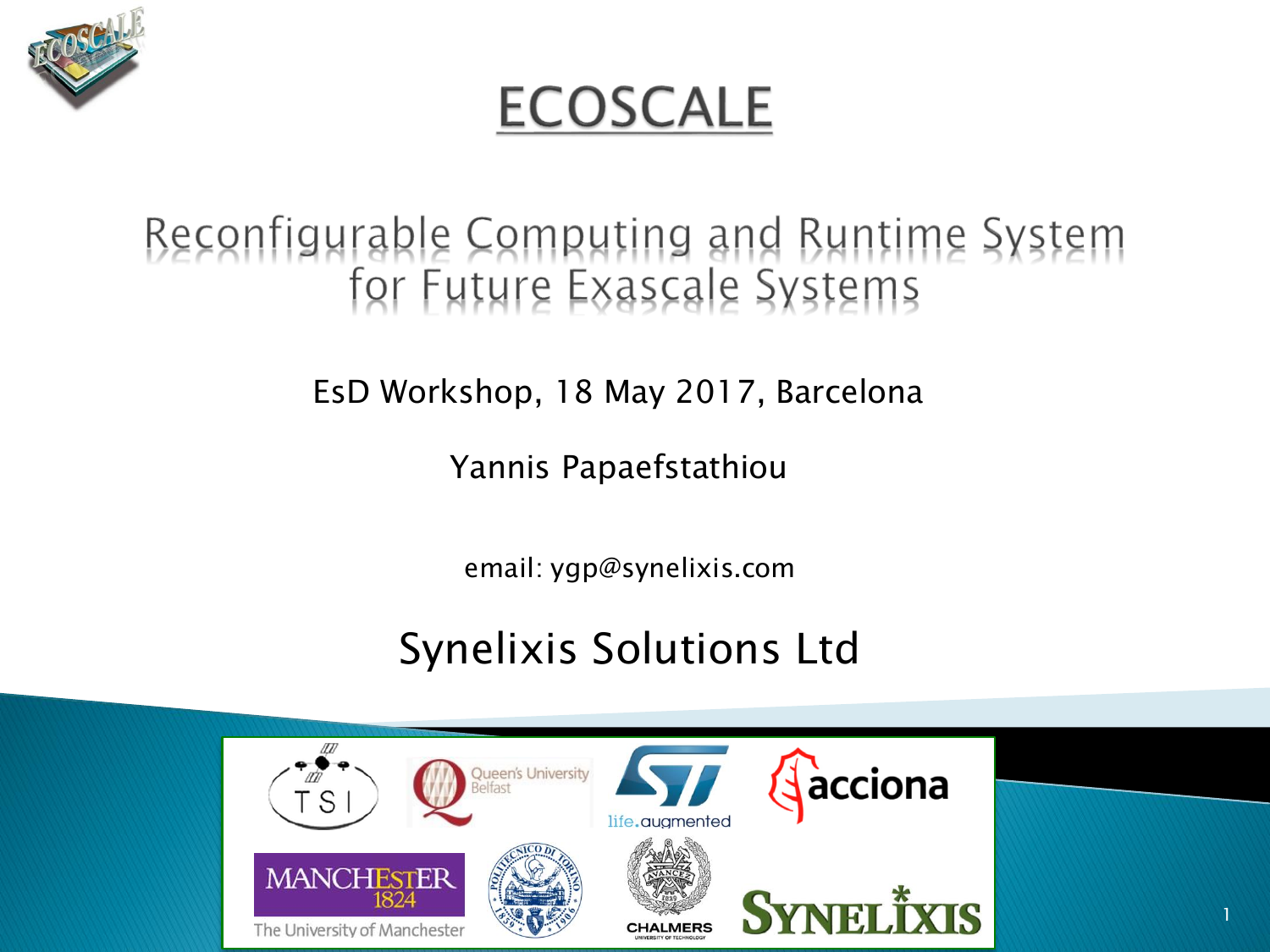## Outline

- ▶ ECOSCALE Highlights
- ▶ What we can offer to an EsD Project
- ▶ Conclusions for ECOSCALE
- ▶ Suggestions for preparatory actions for EsD projects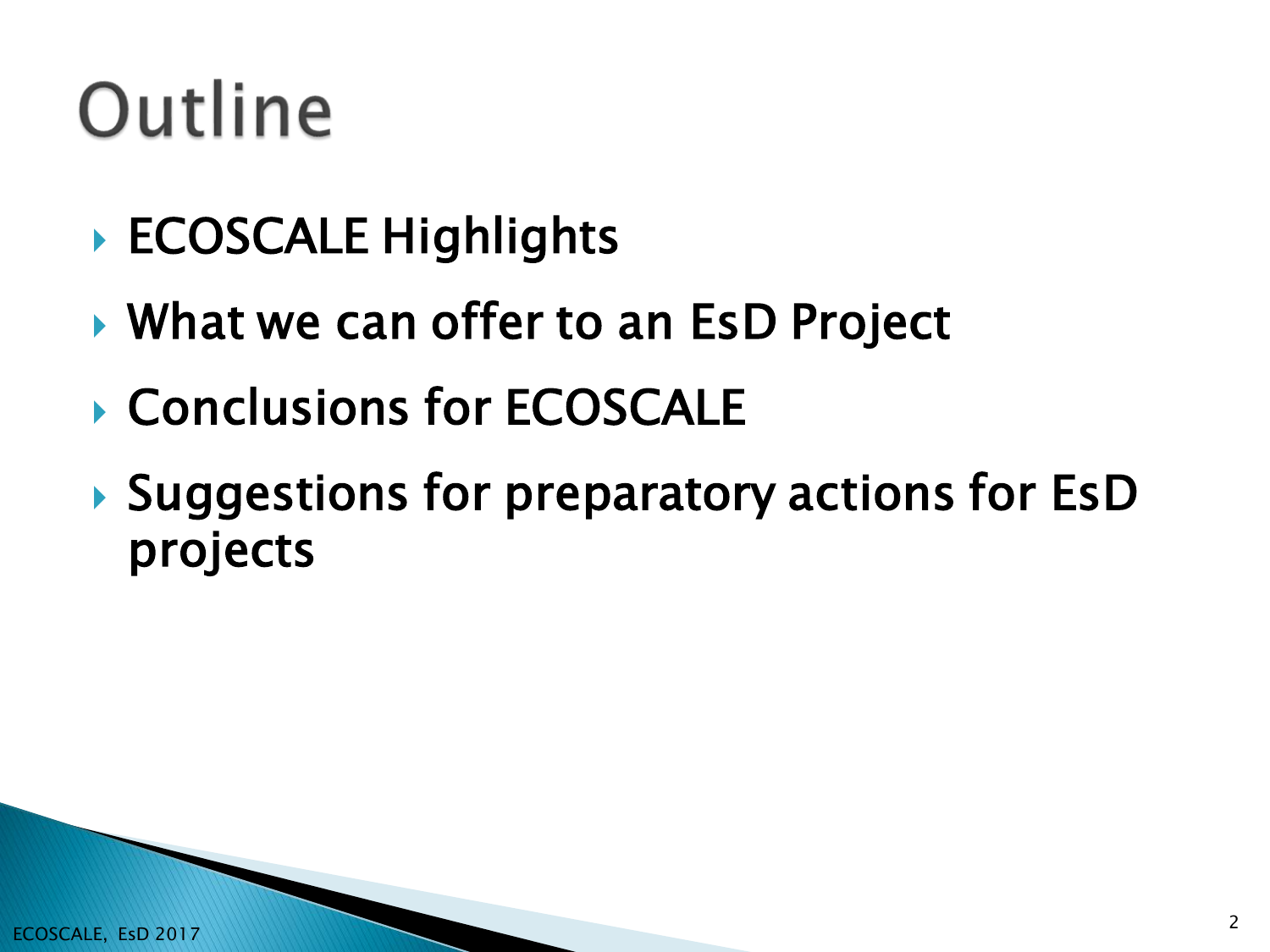## Objectives

- ▶ Use OpenCL to utilize reconfigurable computing
	- **S** Get orders of magnitude more performance with conventional software development process
	- **S** Get an order of magnitude higher energy efficiency by having dedicated hardware modules for power hungry tasks
	- **e** Get orders of magnitude higher reliability in terms of MTTF since FPGAs can easily be reconfigured after deployment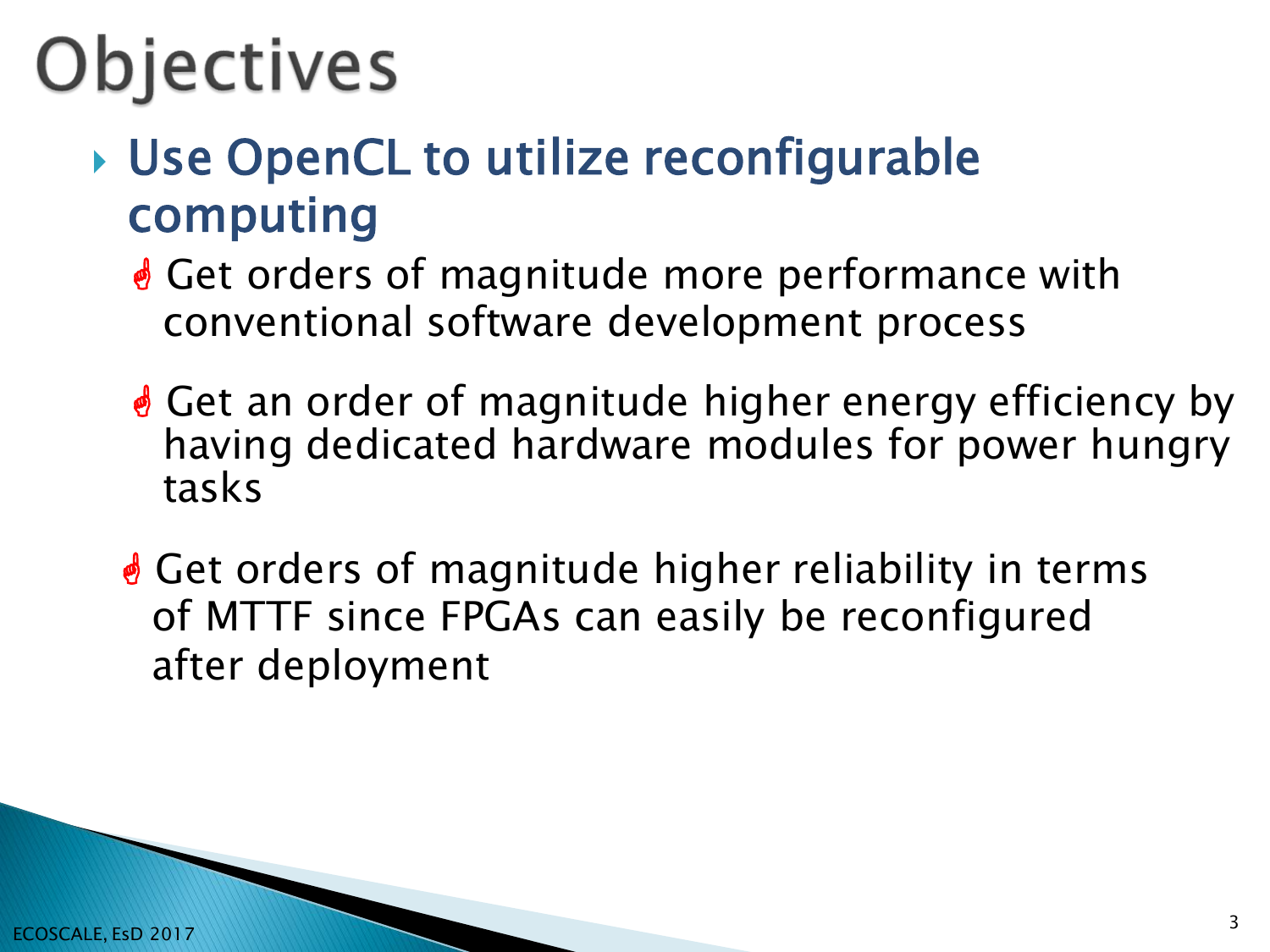#### How We Will do it?





- ▶ Create a computing node incorporating FPGAs and high-end ARM cores tightly together
- Provide hooks to allow for the interconnection with vast storage efficiently (Through the ExaNest project)
- More complex Processing units will be seamlessly integrated (Through the ExaNode project)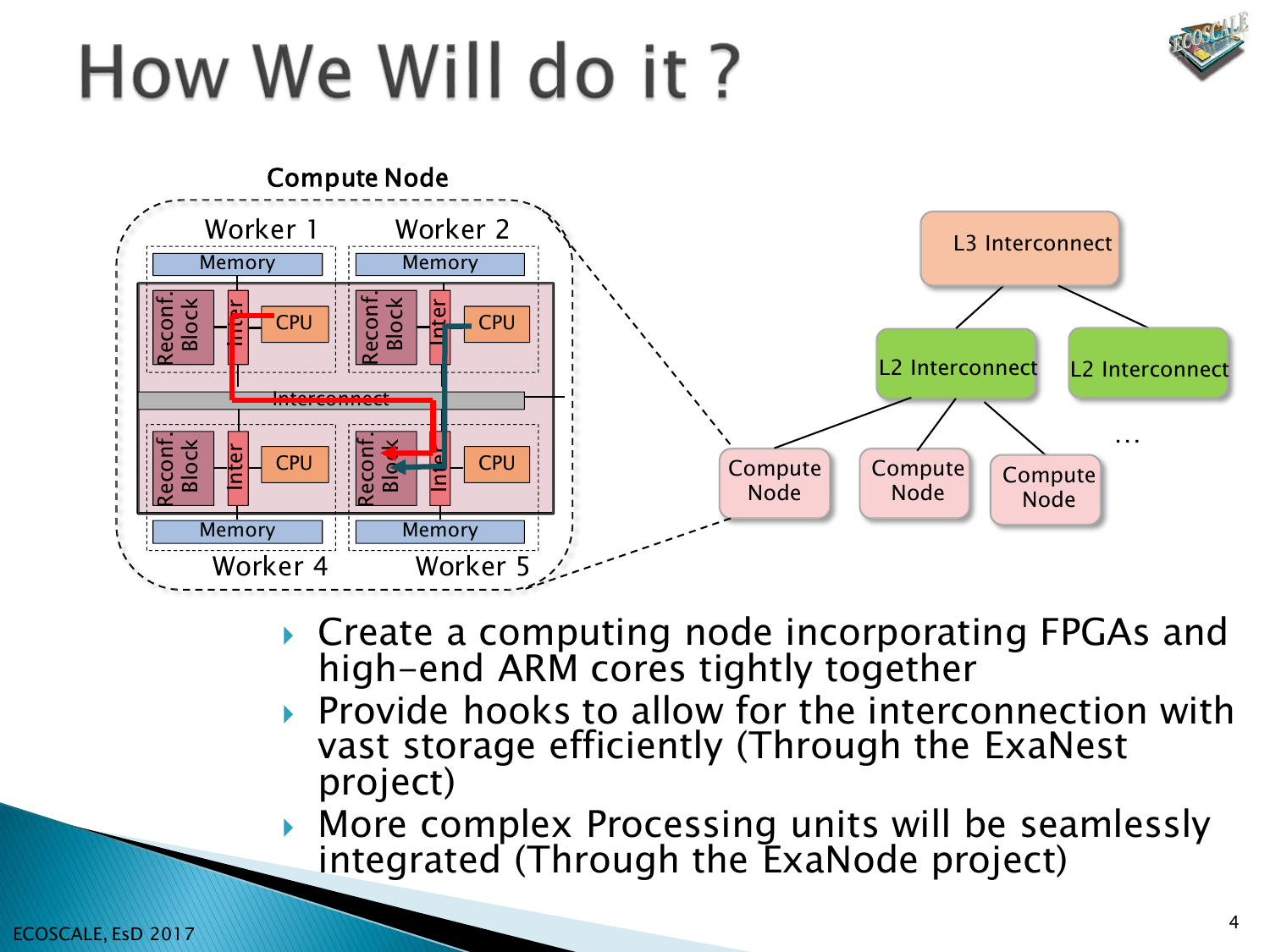

#### Nice Hardware ... what about Software

- If The whole system will be programmed by "conventional" OpenCL
	- The programmer will not be aware of the FPGA's intricacies
	- Even the reconfiguration of the system will be done in a "zero latency" manner
- ▶ Most OpenCL kernels would be automatically translated into efficient hardware accelerators
- Certain optimized OpenCL kernels will be initially developed while a complete such repository is envisioned (through an EsD project?)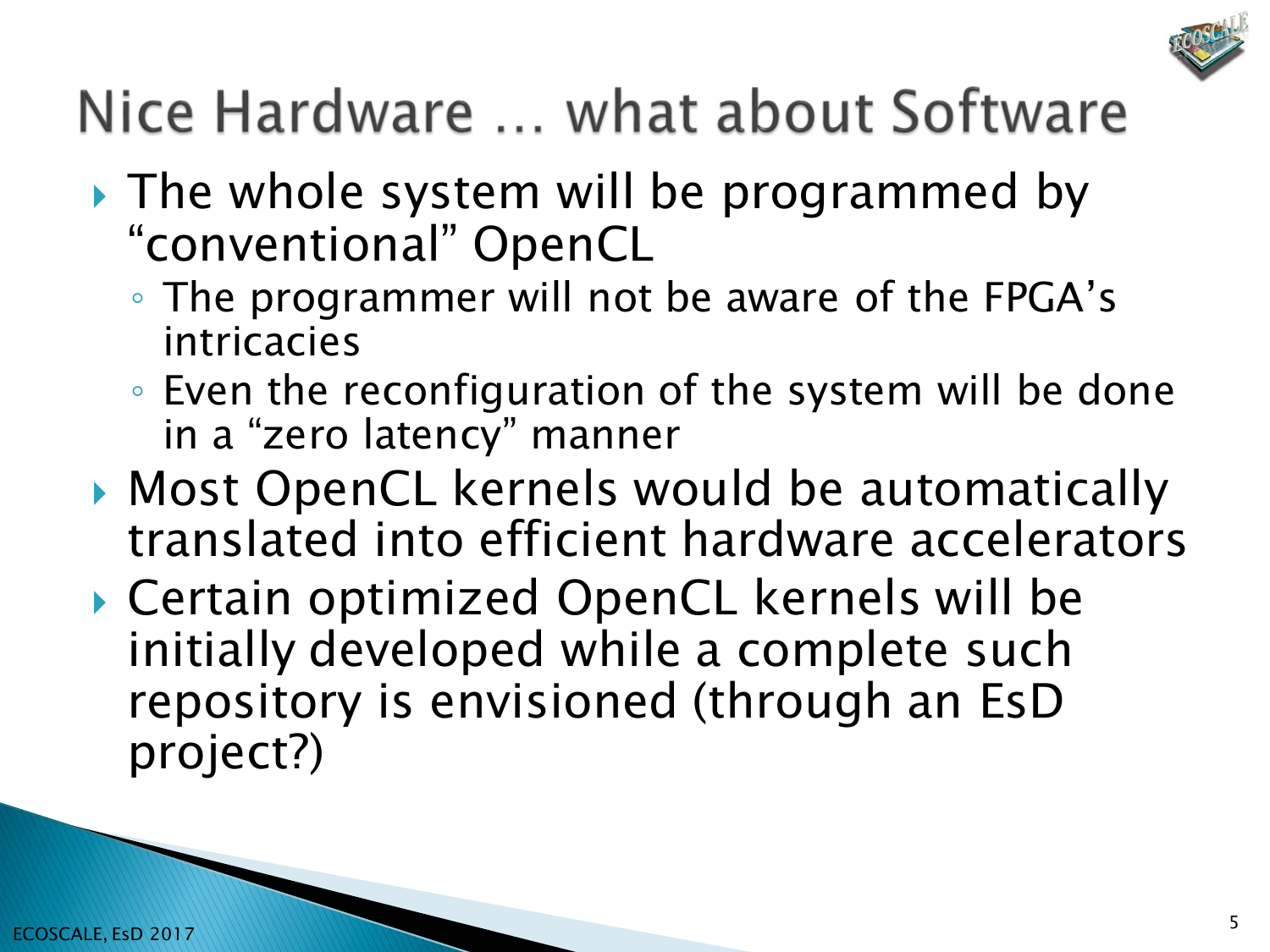

## **ECOSCALE and EsD projects**

- ECOSCALE can offer to an EsD project:
	- The novel reconfigurable hardware and software platform with all its validated features
- ▶ ECOSCALE can be extended in an ESD:
	- Integrate it with other homogeneous and/or heterogeneous large scale HPC system(s)
	- Add low-level software (e.g. intercommunication middleware, adapted OSs, tools for monitoring, debugging, performance analysis, security, QoS etc)
	- Create an ECOSCALE optimized library for HPC applications
- Any other suggestions?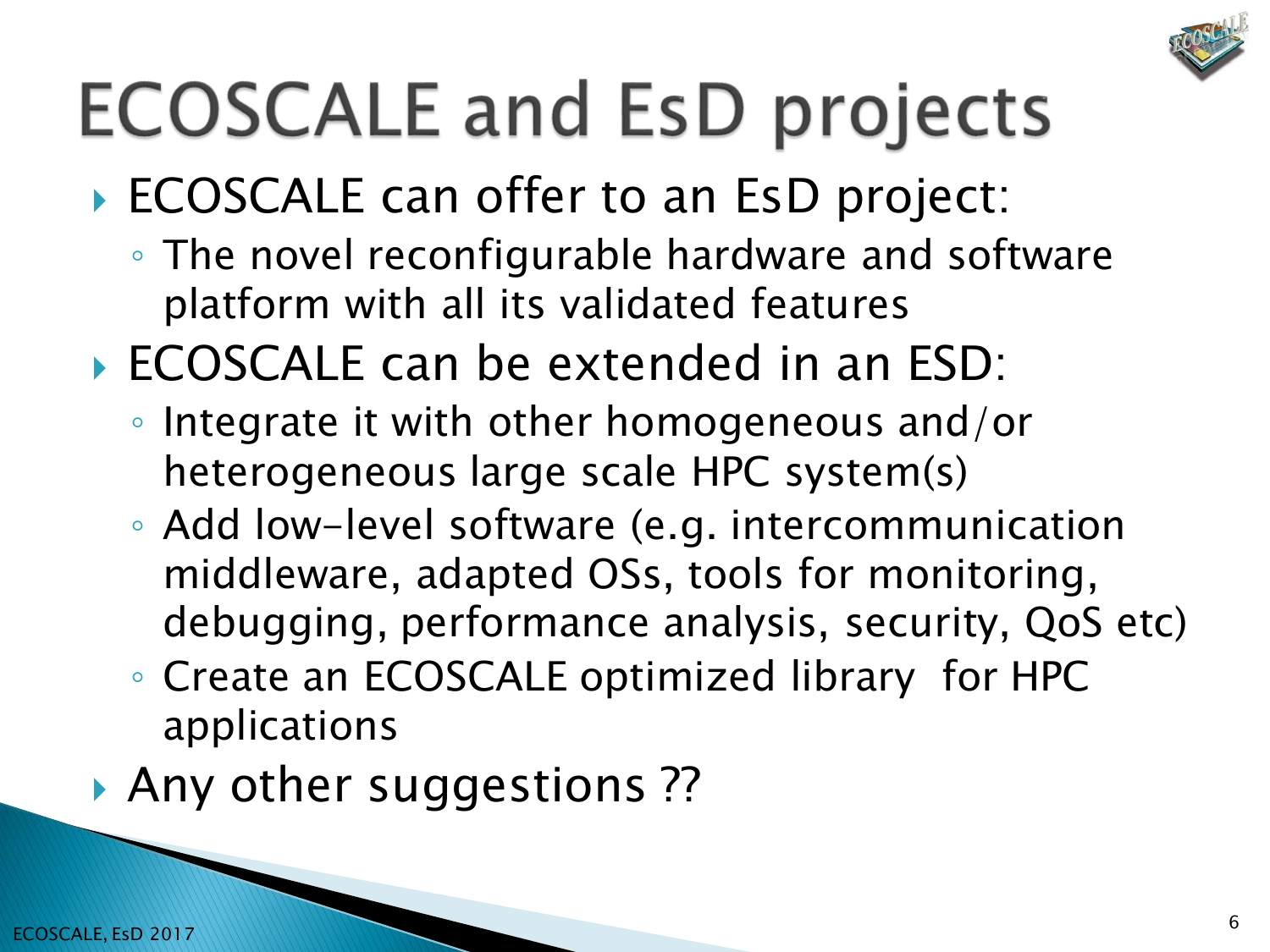

## Conclusions

- ▶ ECOSCALE provides an ecosystem comprising of a High Level programming environment coupled with a novel runtime system running on top of a pioneering hardware infrastructure
- ▶ ECOSCALE utilizes
	- Distributed Reconfigurable Logic
	- OpenCL programmability
	- Hidden runtime reconfiguration
	- <u></u> So you get performance, power efficiency and resilience for free in terms of development time (almost  $\circledcirc$  )
- ▶ ECOSCALE can (and should ?) be a part of an EsD project so as to be commercially exploited and allow highly demanding HPC applications to take advantage of its unique features